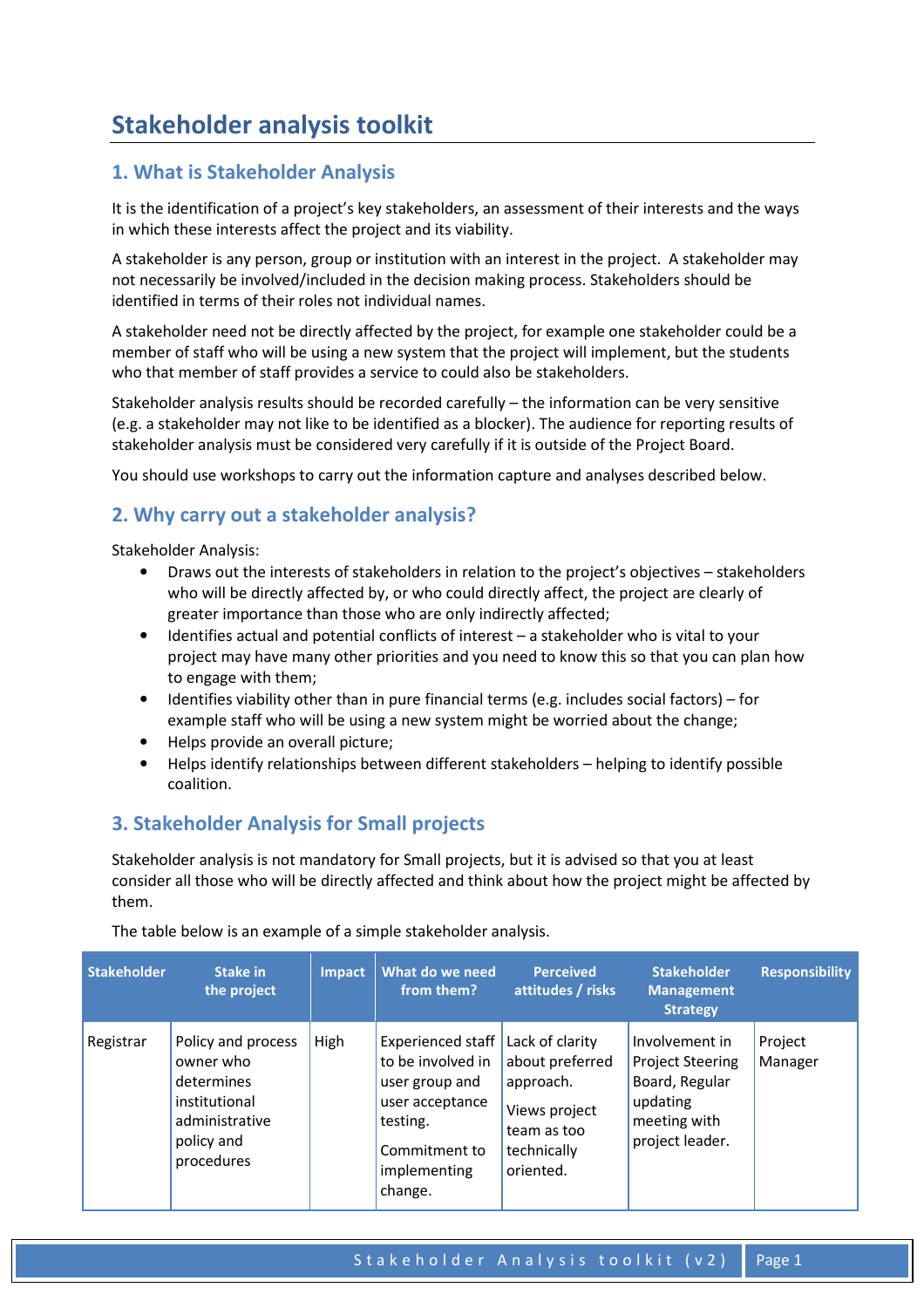| <b>Stakeholder</b>         | <b>Stake in</b><br>the project                                                                                                                                           | <b>Impact</b> | What do we need<br>from them?                                 | <b>Perceived</b><br>attitudes / risks                                                           | <b>Stakeholder</b><br><b>Management</b><br><b>Strategy</b>              | <b>Responsibility</b>               |
|----------------------------|--------------------------------------------------------------------------------------------------------------------------------------------------------------------------|---------------|---------------------------------------------------------------|-------------------------------------------------------------------------------------------------|-------------------------------------------------------------------------|-------------------------------------|
| Faculty<br><b>Managers</b> | Manages School<br>admin staff who<br>will operate the<br>new system at<br>local level and<br>academic staff who<br>will indirectly input<br>and directly extract<br>data | Medium        | Commitment to<br>implementing<br>change.                      | Lack of interest<br>in project.                                                                 | Involvement in<br>briefing sessions<br>at quarterly<br>School meetings. | Registrar and<br>Project<br>Sponsor |
| Admin Staff                | Will operate new<br>system                                                                                                                                               | High          | Contribute to<br>system and<br>process design<br>and testing. | Concern about<br>increased<br>workload.<br>Worried about<br>what training<br>they will receive. | Involvement in<br>user groups.                                          | Project Team                        |

Having identified stakeholders and the management strategy for them, you should ensure your project plan includes those management activities.

Having carried out the initial analysis, this should be revisited regularly throughout the project both as a reminder that stakeholder positions can change, so the management strategy may have to alter, and that new stakeholders may be identified as the project progresses.

## 4. Stakeholder Analysis for Medium and Major projects

For Medium and Major projects it is vital to carry out a more detailed stakeholder analysis, not least because the success or failure of the project can depend on ensuring key stakeholders are kept informed and "on side".

A four-step process is ideal, but at least you should carry out the first two steps below.

- Identify the stakeholders
- Create a Stakeholder Map
- Identify Stakeholder Allegiance
- Create a Stakeholder Management Strategy

### 4.1 Identify the stakeholders

| <b>Stakeholder</b> | Stake in                                                                                               | What do we need from                                                                                                          | <b>Perceived attitudes /</b>                                                                          | <b>Risk if they are not</b>                                                                   |
|--------------------|--------------------------------------------------------------------------------------------------------|-------------------------------------------------------------------------------------------------------------------------------|-------------------------------------------------------------------------------------------------------|-----------------------------------------------------------------------------------------------|
|                    | the project                                                                                            | them?                                                                                                                         | risks                                                                                                 | engaged                                                                                       |
| Registrar          | Policy and process<br>owner who determines<br>institutional<br>administrative policy<br>and procedures | Experienced staff to be<br>involved in user group<br>and user acceptance<br>testing.<br>Commitment to<br>implementing change. | Lack of clarity about<br>preferred approach.<br>Views project team as<br>too technically<br>oriented. | Could close down the<br>project.<br>Could create significant<br>uncontrolled scope<br>change. |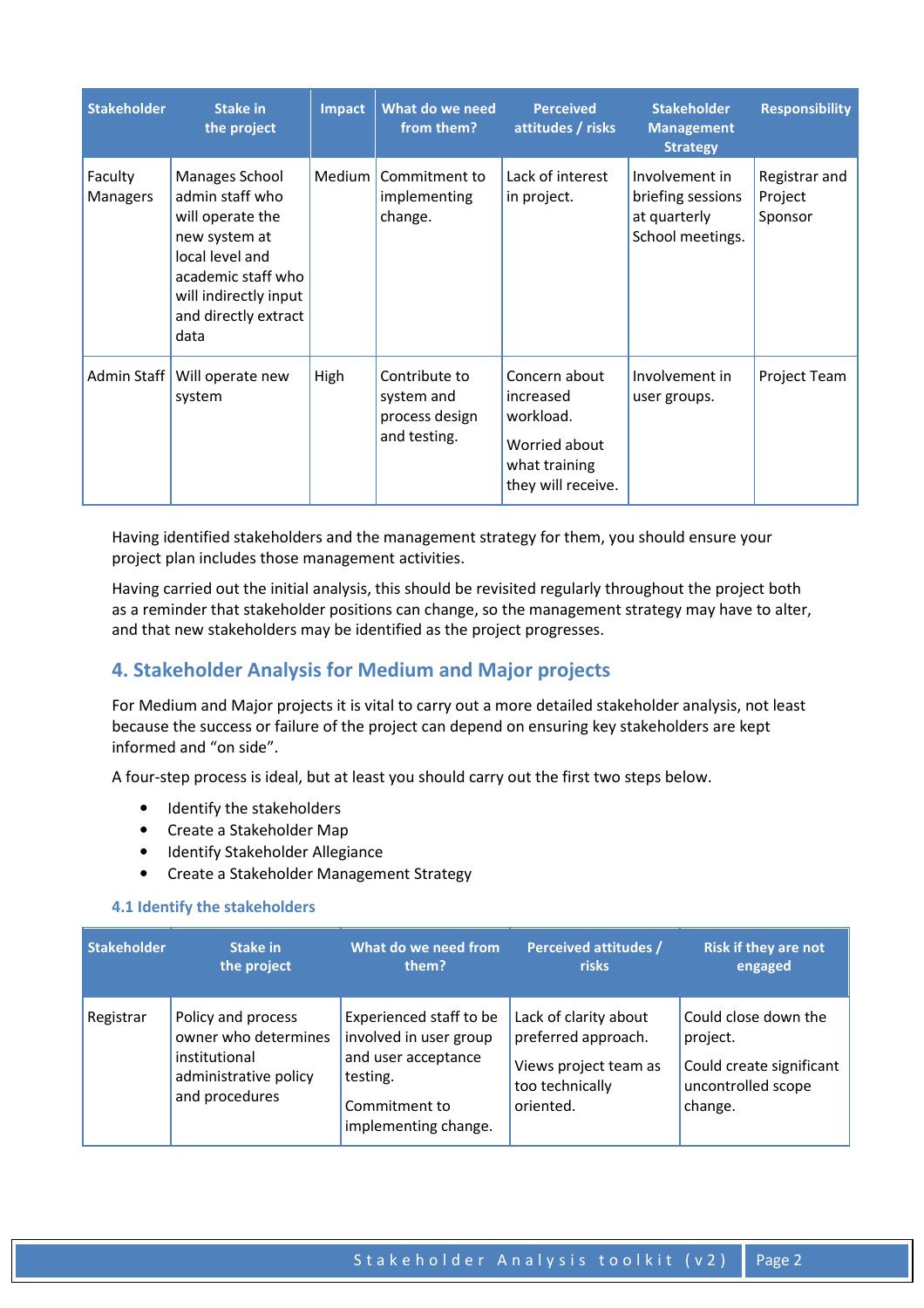| <b>Stakeholder</b><br>Stake in<br>the project |                                                                                                                                                                    | What do we need from<br>them?                              | <b>Perceived attitudes /</b><br><b>risks</b>                                                 | <b>Risk if they are not</b><br>engaged                                               |  |
|-----------------------------------------------|--------------------------------------------------------------------------------------------------------------------------------------------------------------------|------------------------------------------------------------|----------------------------------------------------------------------------------------------|--------------------------------------------------------------------------------------|--|
| Faculty<br>Managers                           | Manages School admin<br>staff who will operate<br>the new system at local<br>level and academic staff<br>who will indirectly input<br>and directly extract<br>data | Commitment to<br>implementing change.                      | Lack of interest in<br>project.                                                              | Could create significant<br>barriers to business<br>adoption of project<br>outcomes. |  |
| Admin Staff                                   | Will operate new<br>system                                                                                                                                         | Contribute to system<br>and process design and<br>testing. | Concern about<br>increased workload.<br>Worried about what<br>training they will<br>receive. | Could become blockers<br>to effective use of new<br>system.                          |  |

### 4.2 Create a Stakeholder Map

Map stakeholders on a Stakeholders Matrix according to the level of impact of the change on them and the importance these stakeholders to the success of the change project. Use the grid below and decide which part of the grid each stakeholder fits into, then follow the relevant management strategy for each one.



In this example, the Registrar would go in the top right box, the Faculty Managers in right/centre box and the Admin workers in the right/bottom box.

Note that stakeholder positions can change, so they should be regularly reviewed, and also that new stakeholders may emerge.

### 4.3 Identify Stakeholder Allegiance

The purpose of this step is to decide the extent to which each stakeholder (or stakeholder group) supports or opposes the project. The table below identifies the possible allegiances.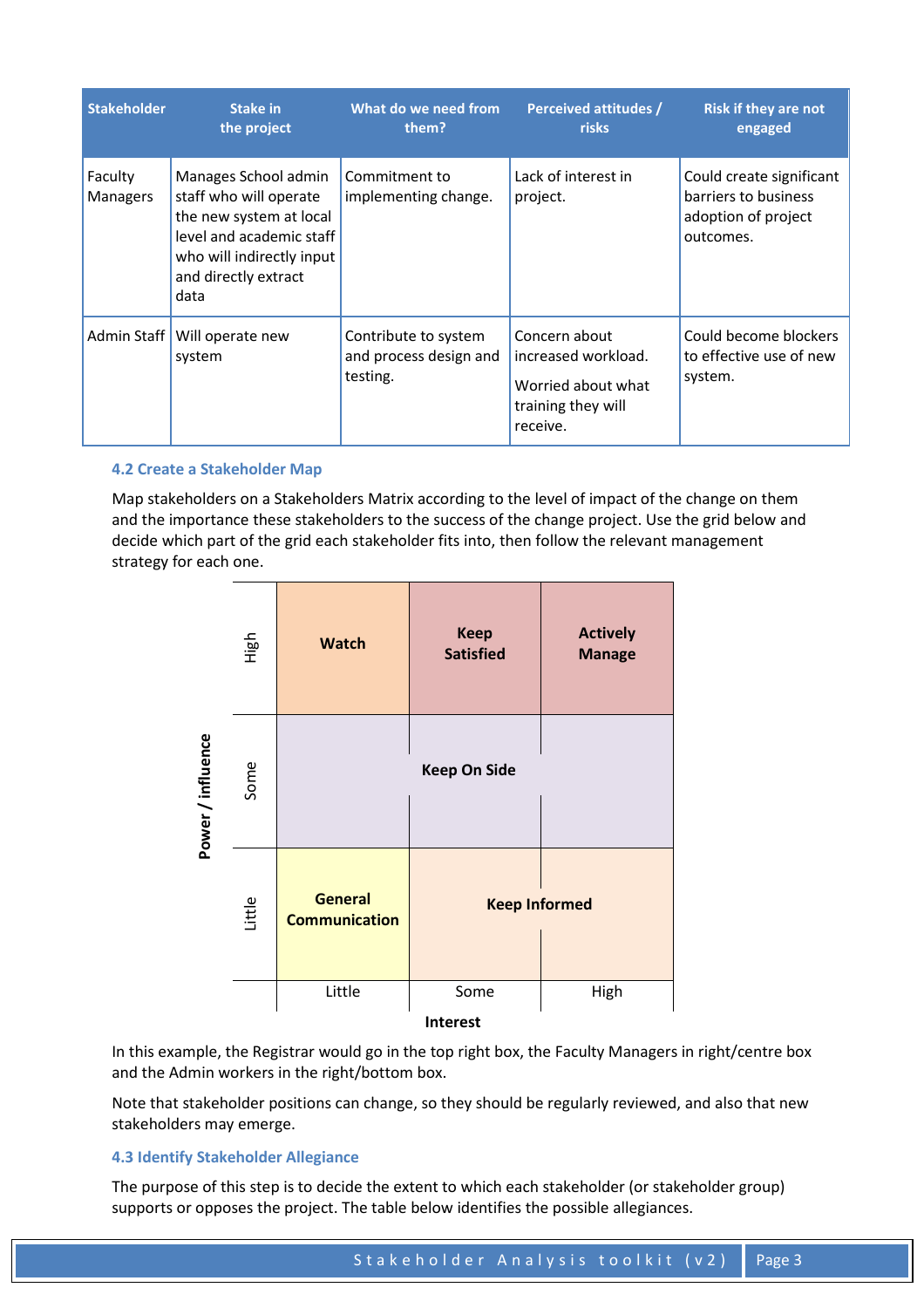| <b>Assessment</b> | <b>Definition</b>                                                                                                                                                                                                                  | <b>How to Manage</b>                                                                                                                                                                                                           |
|-------------------|------------------------------------------------------------------------------------------------------------------------------------------------------------------------------------------------------------------------------------|--------------------------------------------------------------------------------------------------------------------------------------------------------------------------------------------------------------------------------|
| <b>Advocates</b>  | • Only group driving the change or<br>project<br>• Active communications, keep regularly<br>involved                                                                                                                               | • 'Internal' champions and sponsorship<br>• Input to key milestones and decisions<br>• Use for internal promotion of<br>objectives and benefits                                                                                |
| <b>Followers</b>  | • Have a low understanding of project<br>aims and objectives<br>• Increase their understanding for<br>future benefit                                                                                                               | • Support the project and tend to "go<br>with the flow"<br>• Keep informed and positive<br>• Avoid the temptation to exploit                                                                                                   |
| Indifferent       | · Individual or groups yet to take a<br>definitive position on the project<br>• Identify gaps in knowledge and seek to<br>fill them                                                                                                | • Seek their views on key issue and<br>address concerns<br>• Have a medium understanding and<br>medium agreement<br>• Be careful not to make them<br>opponents                                                                 |
| <b>Blockers</b>   | Shows resistance to the project or its<br>aims. Principally due to having a low<br>understanding and low agreement. This<br>can be driven by:<br>• Proactive communication<br>• Interview and meet<br>• Explain and overcome fears | • Use conflict management techniques<br>• A lack of communication<br>• Seeks views once understanding starts<br>to develop<br>• A (perceived or actual) loss from<br>project<br>• Knowledge of error in project<br>assumptions |
| <b>Opponents</b>  | • Has high understanding but low<br>agreement to the project<br>· Initiate discussions and understand<br>reasons for low acceptance                                                                                                | . Will potentially 'lose out' in some way<br>from the activity<br>• If the loss is perceived but not real,<br>then convert using facts and data<br>• Counter the reasons for low<br>acceptance                                 |

In our example, one would hope the Registrar, our project Sponsor, is an Advocate. The Faculty Managers could each occupy different positions so manager A might be a Follower and manager B a Blocker. Similarly the Admin staff in different faculties may hold different positions.

#### 4.4 Create a Stakeholder Management Strategy

The strategy basically spells out where you want each stakeholder to "go" in terms of the project, and how you will manage them in order to get them there. The table on the next page illustrates this. The faces indicate where the stakeholder sits at present, and the arrows represent what movement you want to try and achieve for each stakeholder.

Stakeholder management is not a one-off process, but should be continual throughout the project, with regular cycling through all the stages to identify new stakeholders and changes in known ones.

Bruce Levitan Business Improvement Manager December 2009 (v1)